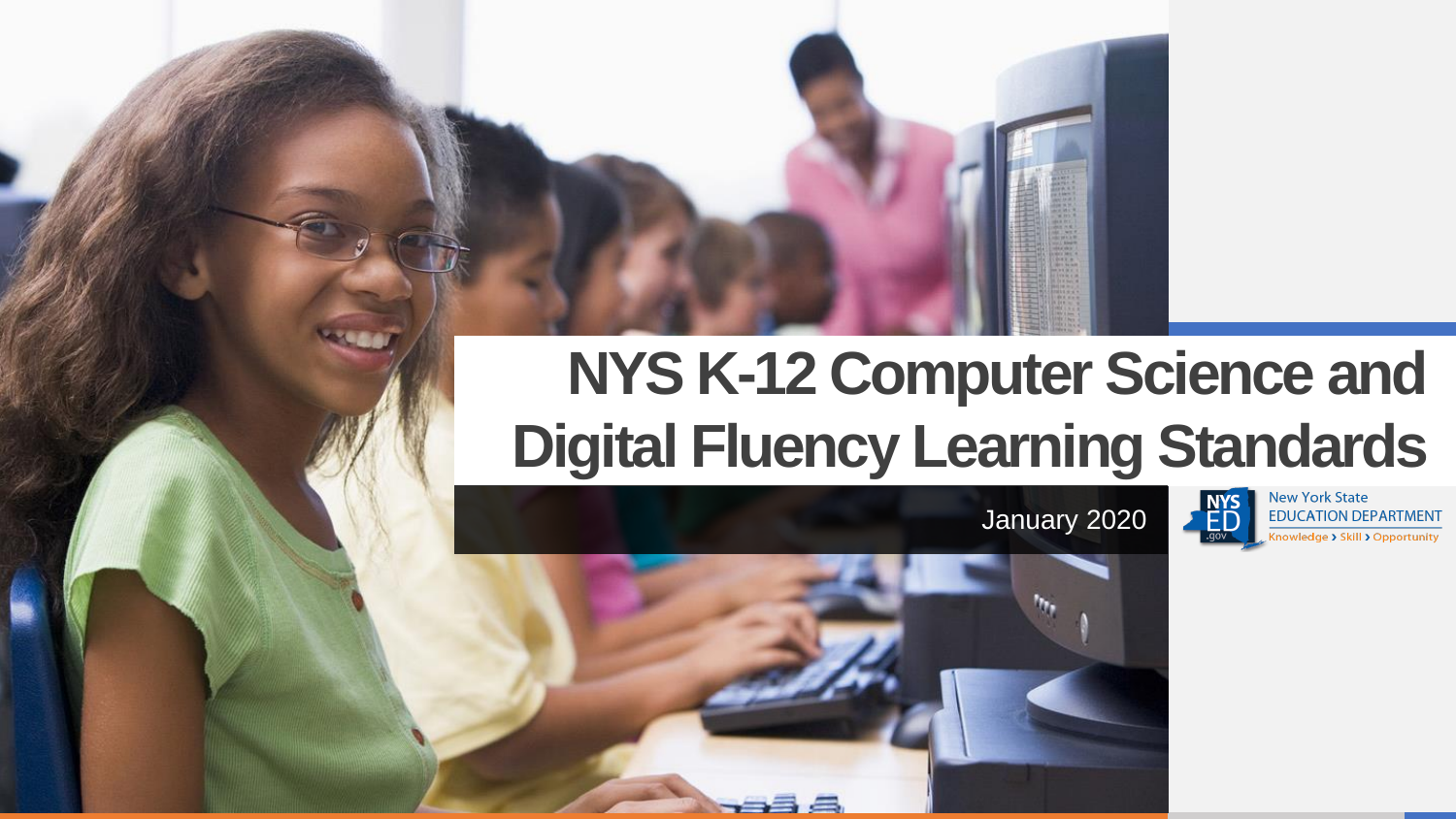# **Vision**

Every student will know how to live productively and safely in a technology dominated world. This includes understanding the essential features of digital technologies, why and how they work, and how to communicate and create using those technologies.

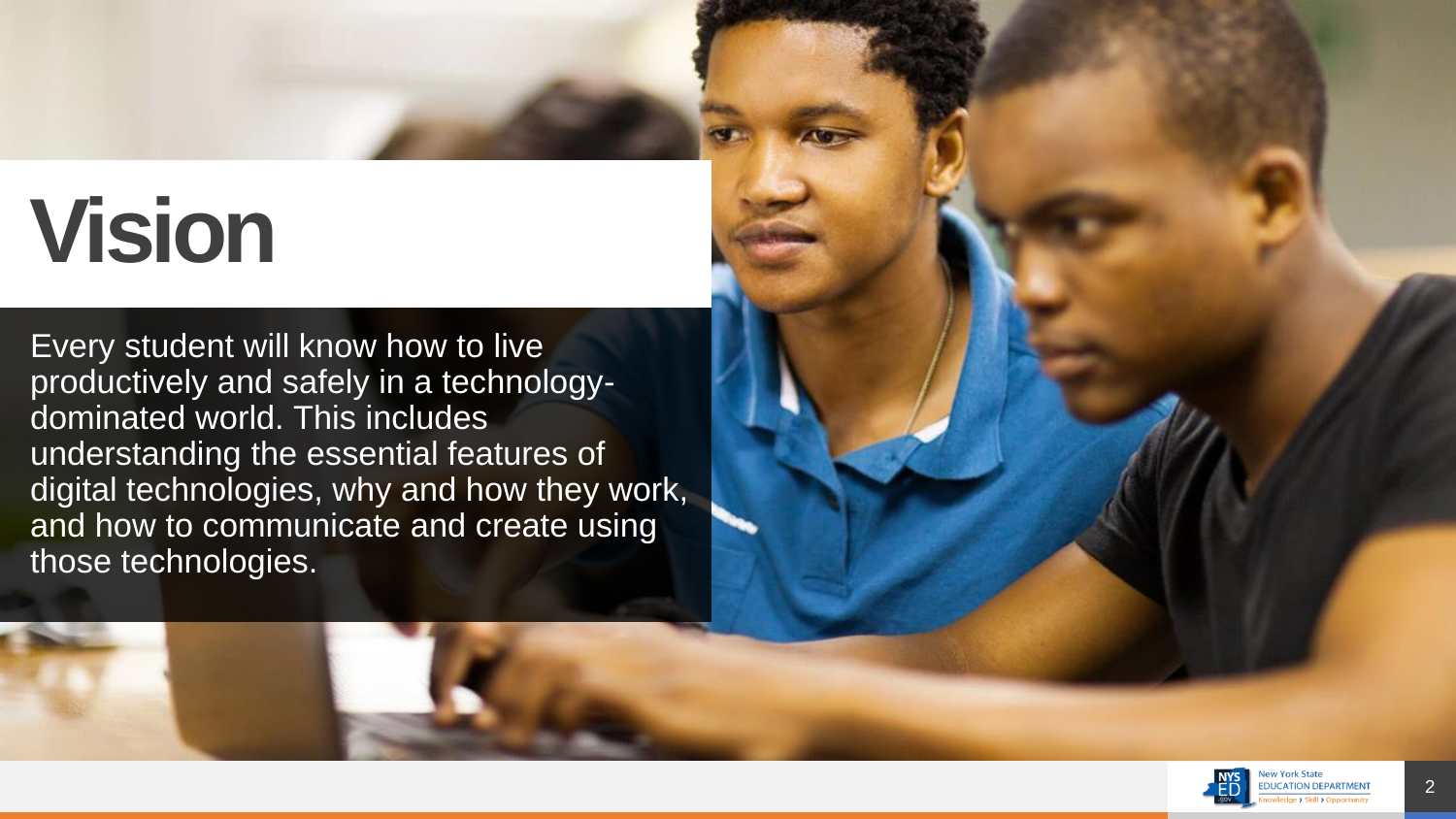### **Parallel Efforts: Computer Science and Digital Fluency**

#### **Digital Fluency**

- USNY Statewide Learning Technology Plan (2010)
	- *Technology is a path for teaching and learning, but it is also a body of practices, skill, and knowledge to be learned. All New York State learners will develop technological literacy to enter college, become productive members of the workforce, and succeed as citizens.*
- Spring 2017 Survey on Technology Literacy
	- 3,375 responses, 70% New York State teachers
	- 93% of respondents agreed that a need existed for a common statewide understanding of student technology literacy
- NYS ESSA Plan, Part IV.A.3
	- *The Department will continue its work with stakeholder groups to create guidance on digital literacy for students. (p. 190)*

#### **Computer Science**

- **Computer Science Certification** 
	- In March 2018, NYS Board of Regents adopted regulations that created a classroom teaching certificate in computer science and a corresponding tenure area
- Part R, Chapter 56, Laws of 2018
	- Required the Education Department to work with stakeholders to review existing recognized computer science frameworks and develop draft model New York State Computer Science Standards for Kindergarten through Grade 12.

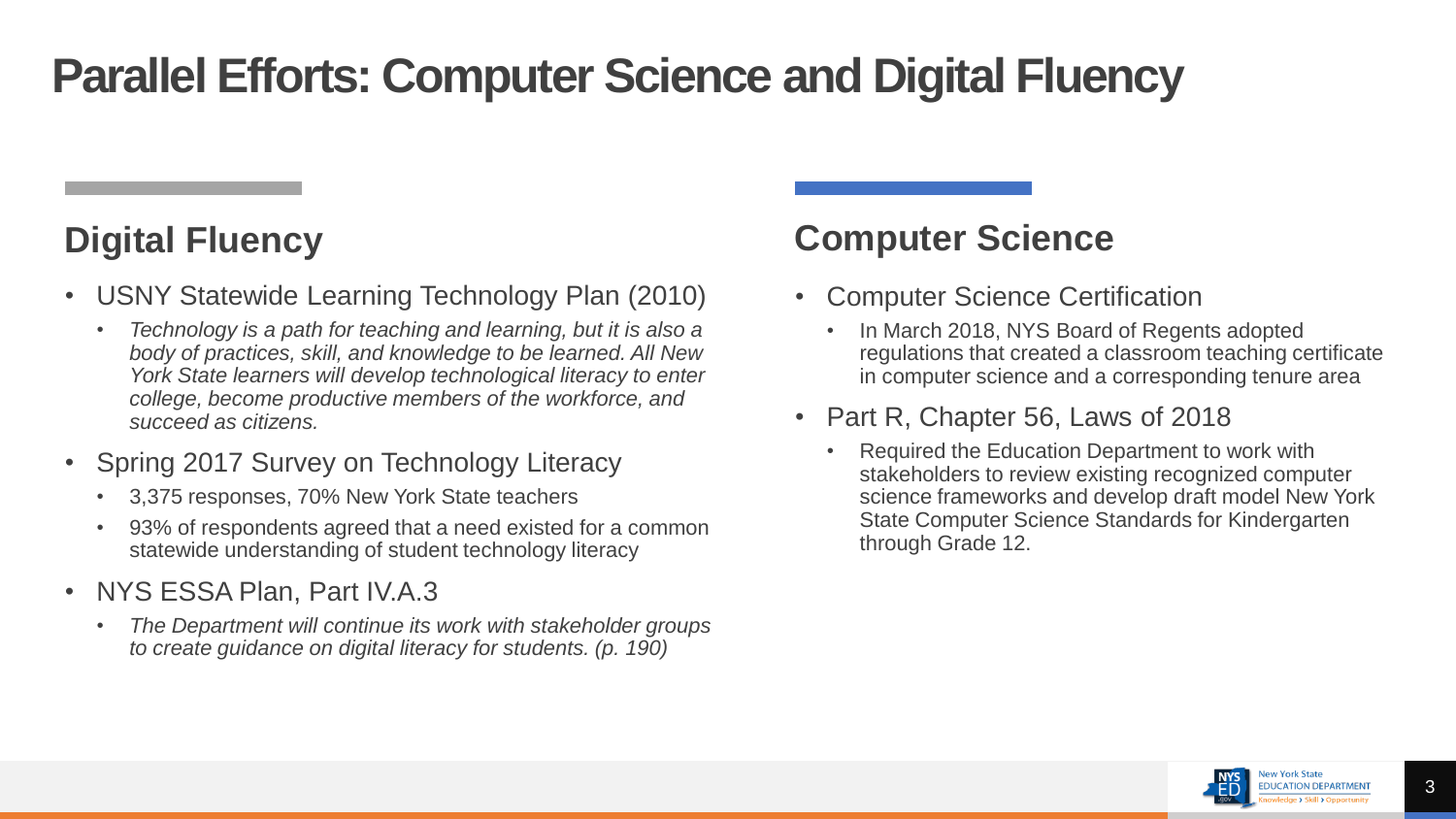## **Initial Stakeholder Meeting**

September 2018: Meeting of experts in computer science and educational technology from across New York State

- Recommended the separate but related areas of Computer Science and Digital Fluency should be combined under one "umbrella," as has been done in several other states.
- Developed the Guiding Principles
- Began identifying existing recognized computer science frameworks to utilize in standards authoring efforts

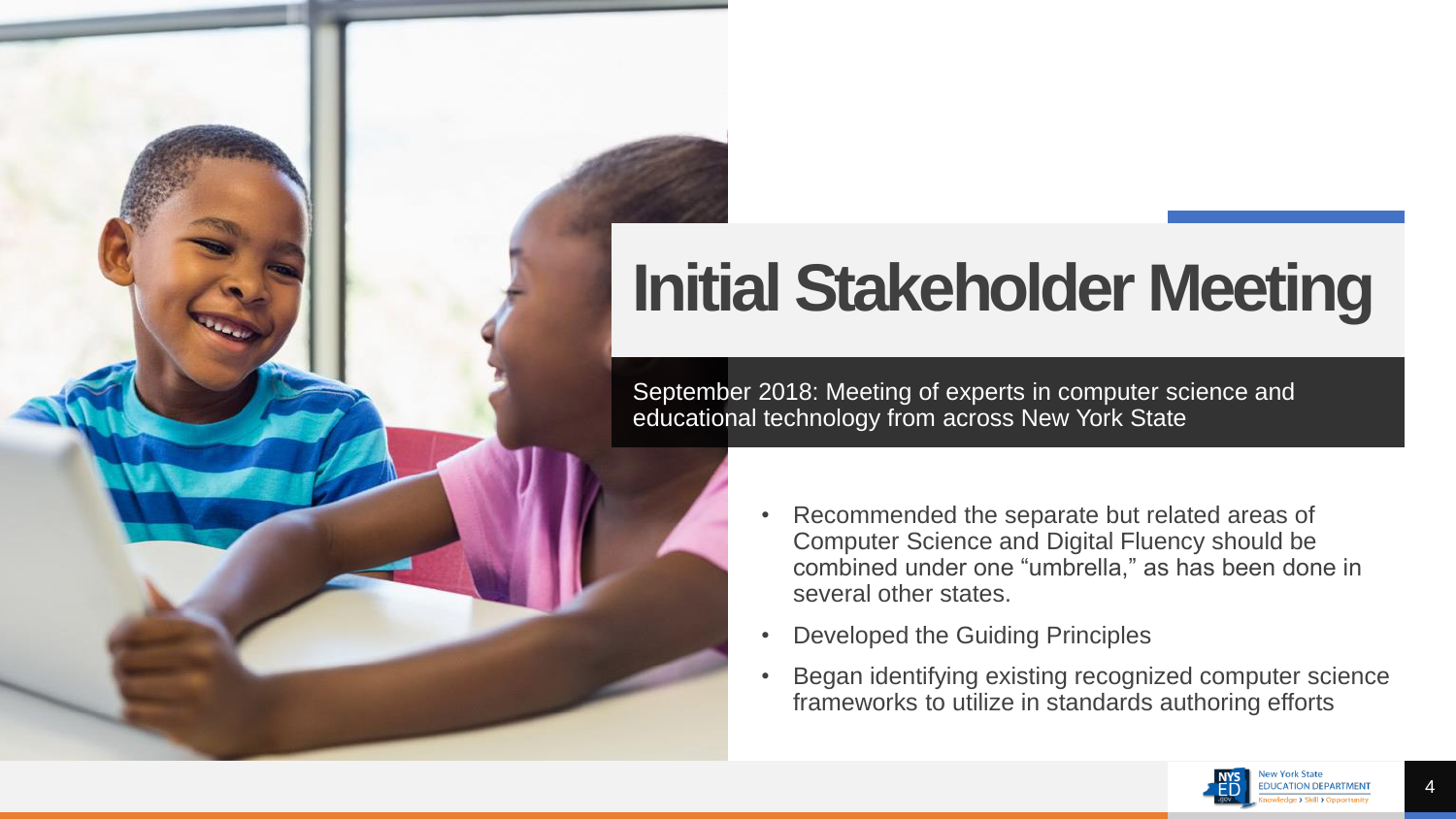### **Guiding Principles**

#### • **Equity and Access**

*Equity and diversity should be attended to, allowing for engagement by all students and flexibility in how students may demonstrate proficiency. The standards support a cultural view of learning and human development in which multiple expressions of diversity are recognized and regarded as assets for teaching and learning—otherwise referred to as Culturally Responsive-Sustaining Education (CR-S).*

#### **Interdisciplinary Connections**

*The standards will complement and promote learning across disciplines.*

#### • **Coherence**

*The standards will be focused on the most important knowledge and skills that all students need to know. The standards will be clearly written, demonstrate vertical and horizontal alignment, and articulate a clear learning progression.*

#### • **Relevance and Engagement**

*The standards will motivate and empower students, allow for a focus on appropriate real-world challenges, and will prepare students to adapt and prosper in a world that is increasingly influenced and shaped by technological advancements.*



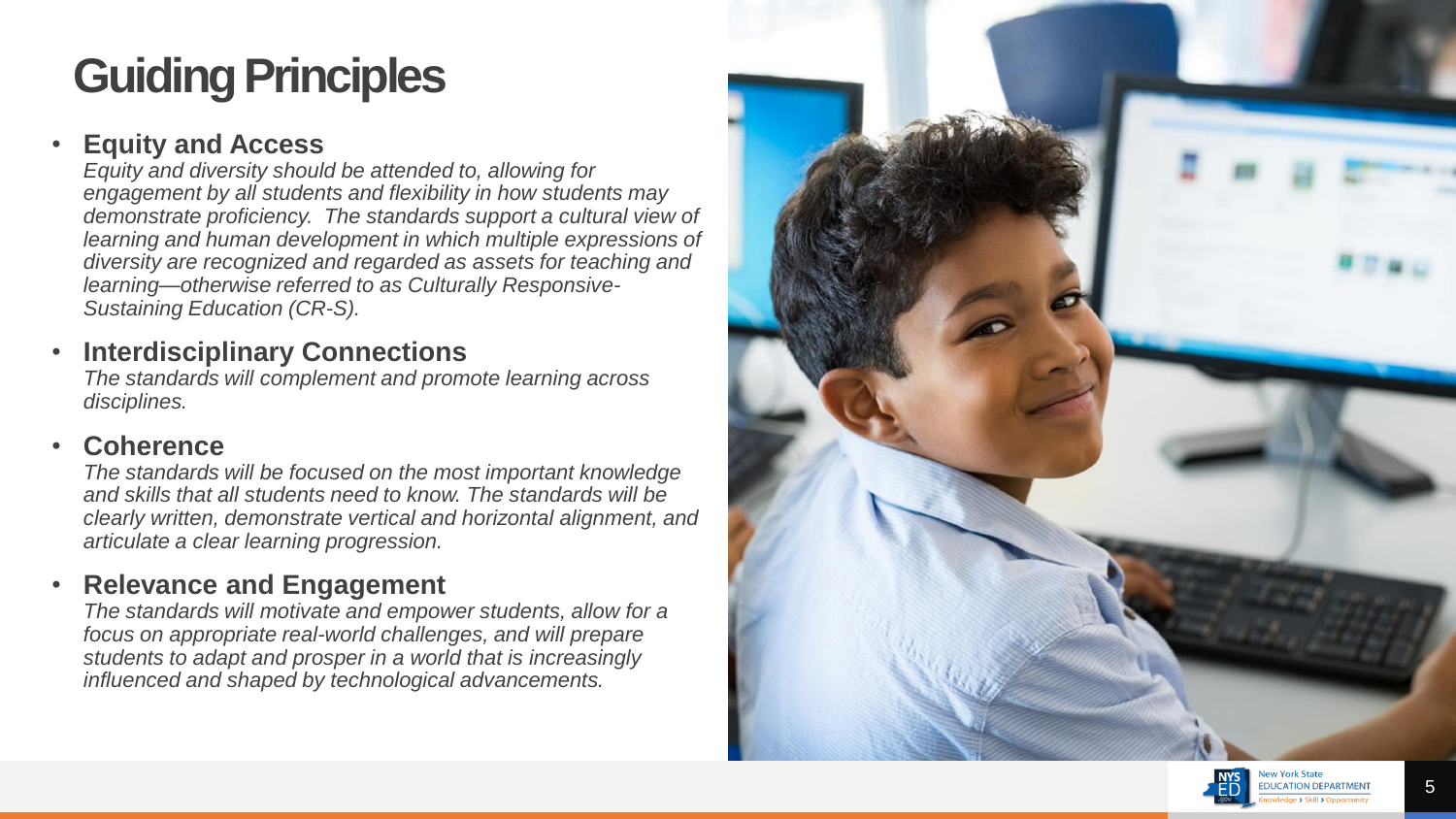### **Representation in Authoring, Review, and Revision**

Individuals representing the following groups participated in authoring, review, and revision work:



- K-12 Teachers
	- Computer science, math, science, STEM
	- Educational technology, library and media specialists
	- **Special Education**
	- ELL/MLL Education
	- Early Learning, Elementary (Common Branch)
- K-12 Administrators, District Coordinators, and BOCES staff
- **National Experts** 
	- Dr. Leigh Ann DeLyser, CSforAll
	- Dr. Kathi Fisler, Brown University
- **Higher Education**
- Business and Industry
- Professional Organizations
- Community and Parent Organizations
- National Experts in Computer Science Standards
- Urban, Suburban, Rural; Regional Representation

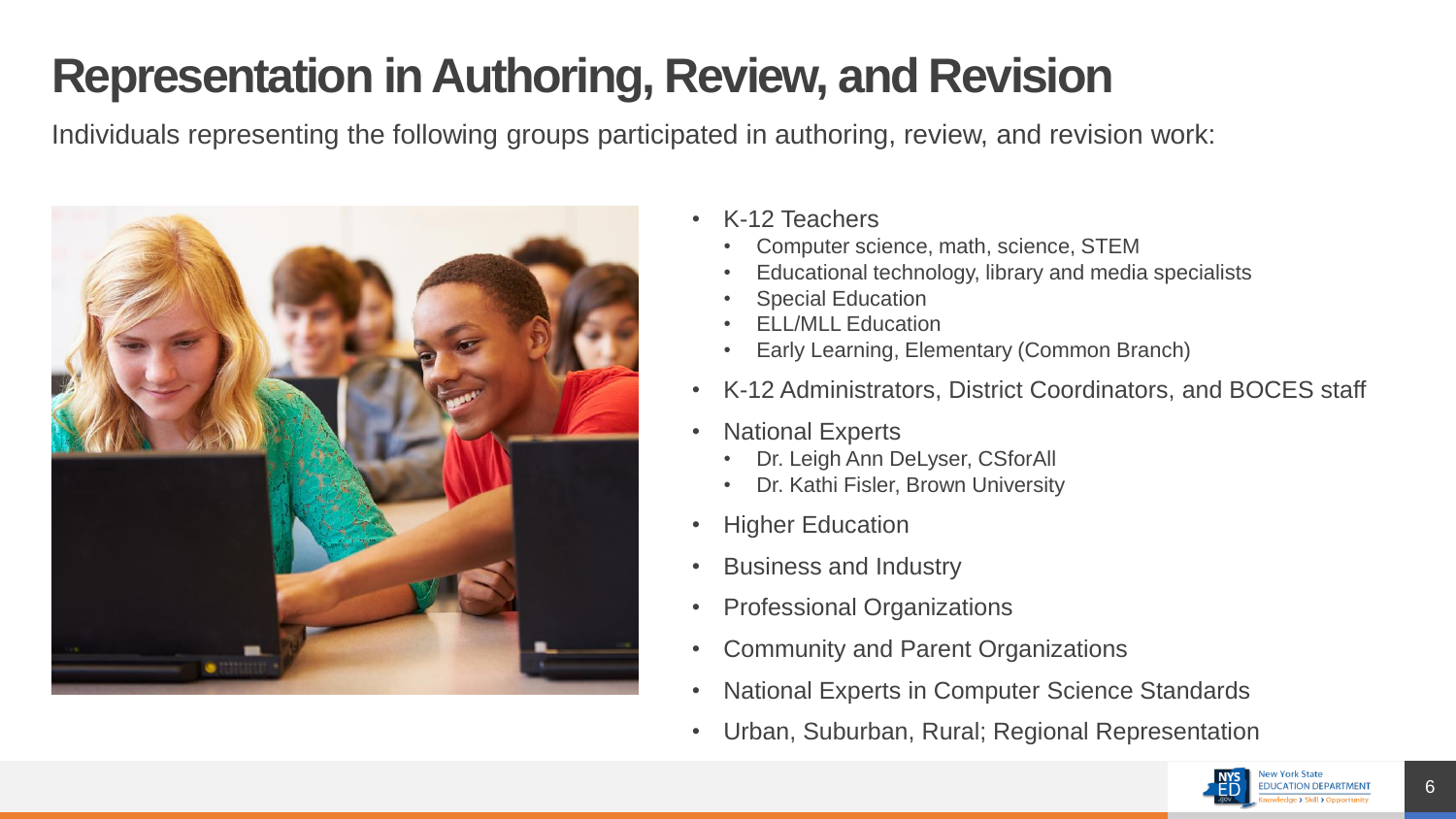### **STANDARDS AUTHORING, REVIEW, AND REVISION**

#### **AUTHORING WORKGROUPS FIRST REVISION SECOND REVISION** Workgroup members, divided into NYSED staff and a consultant NYSED convened a workgroup small groups by concept area, revised the standards to address on December 4 and 5, 2019, to met virtually to create a first draft the Review Panel feedback and address the stakeholder of the standards. Department policy and feedback priorities and revise expectations. the standards. **June 2019 Oct – Nov 2019** டு<br>660  $\bm{\odot}$  $\odot$ 曾  $999$  $\overline{222}$ ∕ନ∕ **Oct 2018 – May 2019 July – Aug 2019 Dec 2019**

#### **REVIEW PANEL**

Review Panel members completed both a high-level review of all standards, and an in-depth review through a specific "lens" (perspective)

#### **STAKEHOLDER FEEDBACK SURVEY**

NYSED received 410 survey responses representing 839 individuals and members of organizations across New York, with 564 leaving specific comments.

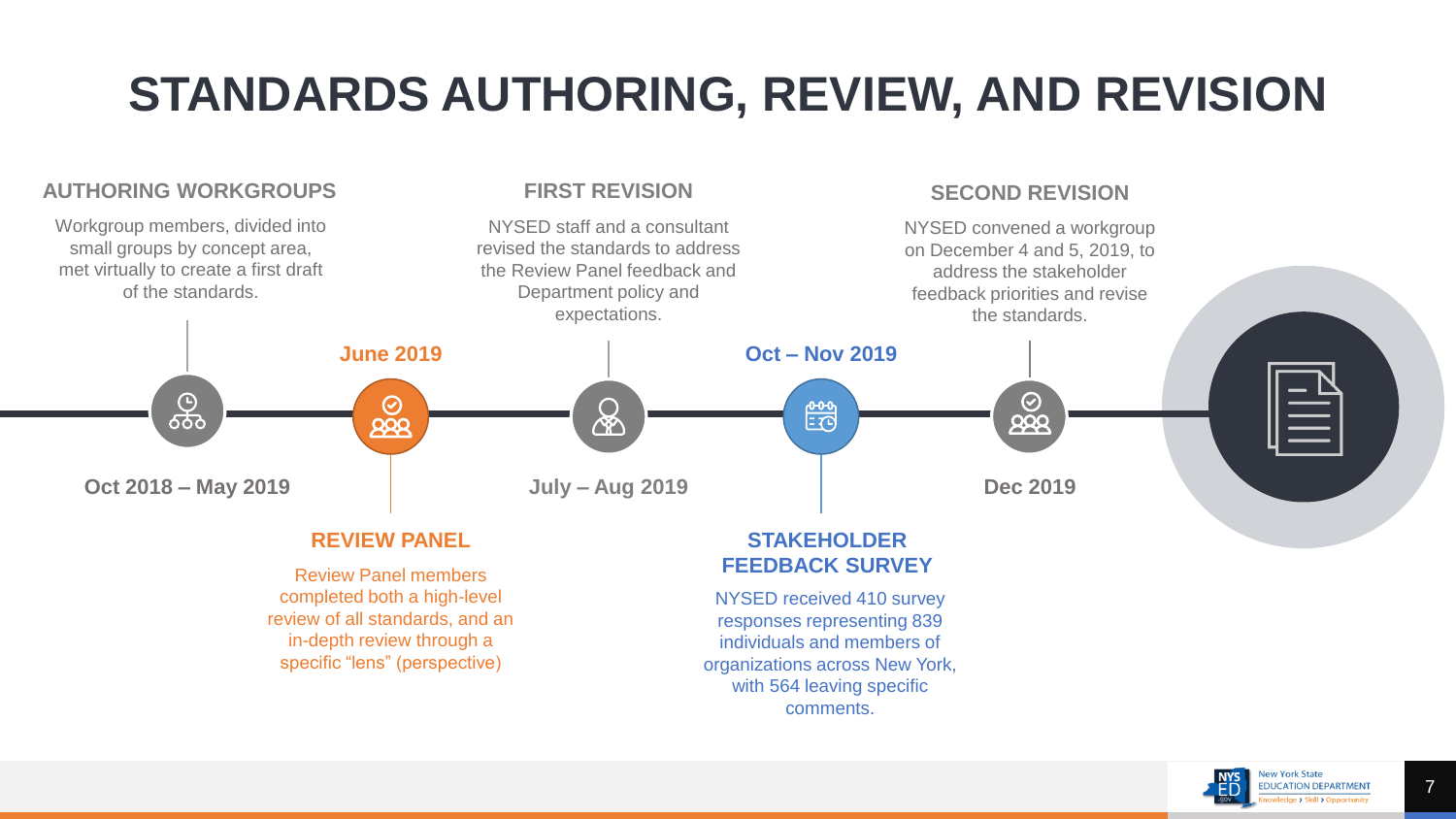### **Stakeholder Feedback and Actions Taken**

Approximately 60% of respondents to the Stakeholder Feedback Survey indicated that they either moderately or strongly supported the standards overall; however, several themes clearly emerged as priorities for immediate revision.

| <b>Priority for Revision</b>                         | <b>Actions Taken</b>                                                                                                                                             |  |
|------------------------------------------------------|------------------------------------------------------------------------------------------------------------------------------------------------------------------|--|
| <b>Number of Standards</b>                           | Reduced number of standards from 45 to 35 by combining redundant standards<br>and focusing on the most important knowledge and skills                            |  |
| K-2 Grade Band                                       | Revised K-2 grade band to focus on thinking, creativity and problem solving, and<br>ensure almost all standards can be met without the use of a device.          |  |
| <b>References to Specific</b><br><b>Technologies</b> | Standards, clarifying language, and examples were revised to eliminate references<br>to specific technologies.                                                   |  |
| <b>Interdisciplinary Connections</b>                 | Examples were revised to include more interdisciplinary connections, and an<br>additional Appendix was created to highlight additional examples.                 |  |
| <b>Computational Thinking</b>                        | The standards were reorganized and revised; Computational Thinking was elevated<br>to its own concept area.<br>Standards in abstraction and modeling were added. |  |

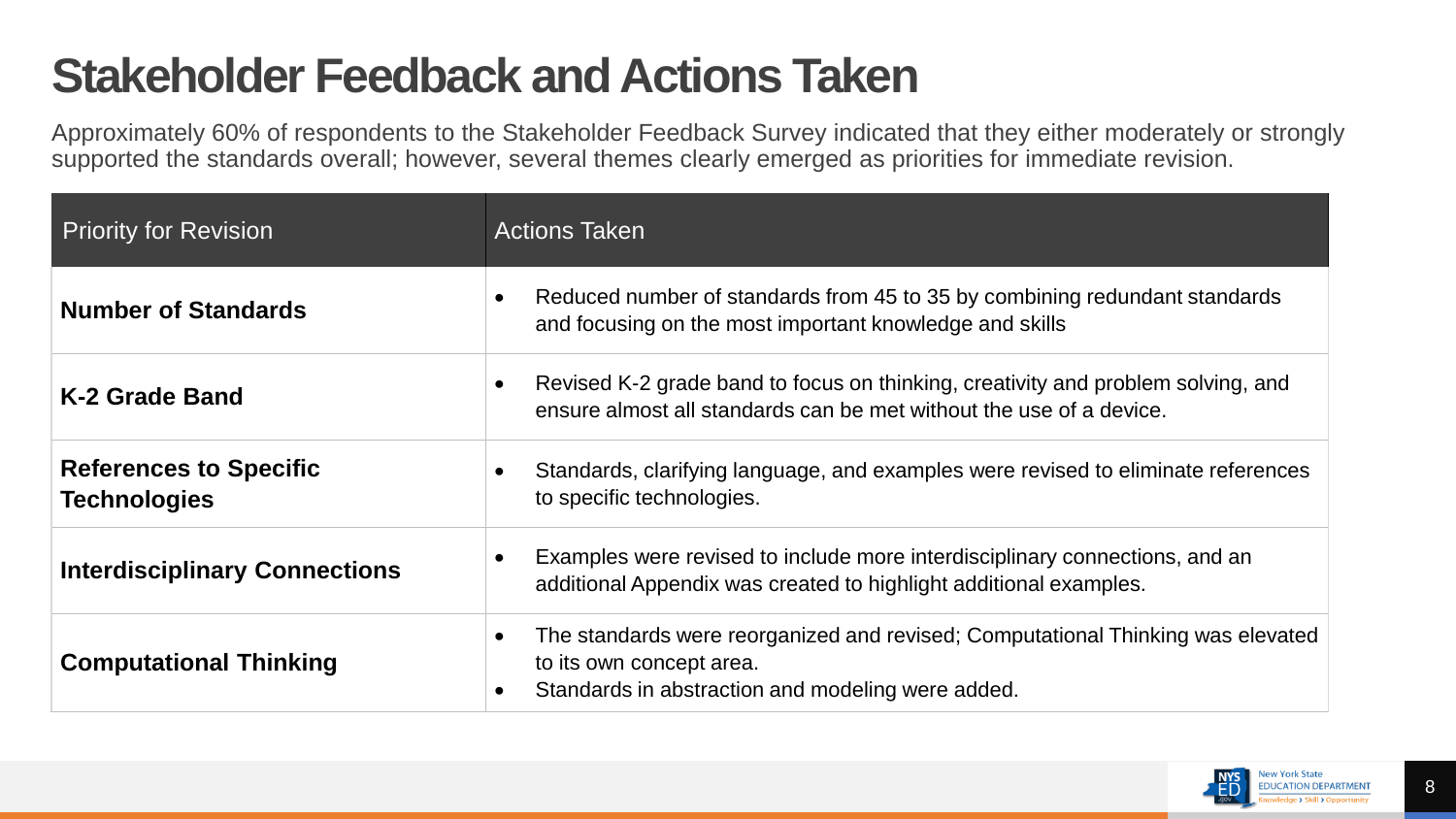#### **Overview of the Standards**

| CONCEPT                 | <b>SUB-CONCEPTS</b>                    | <b>STANDARDS</b> |  |
|-------------------------|----------------------------------------|------------------|--|
| <b>IMPACTS OF</b>       | <b>SOCIETY</b>                         | 1, 2             |  |
| <b>COMPUTING</b>        | <b>ETHICS</b>                          | 3, 4, 5          |  |
|                         | <b>ACCESSIBILITY</b>                   | 6                |  |
|                         | <b>CAREER PATHS</b>                    |                  |  |
| COMPUTATIONAL           | <b>MODELING AND SIMULATION</b>         | 1                |  |
| <b>THINKING</b>         | <b>DATA ANALYSIS AND VISUALIZATION</b> | 2, 3             |  |
|                         | ABSTRACTION AND DECOMPOSITION          | 4,5              |  |
|                         | <b>ALGORITHMS</b>                      | 6, 7, 8          |  |
|                         | PROGRAMMING                            | 9, 10, 11, 12    |  |
| NETWORKS AND            | <b>HARDWARE AND SOFTWARE</b>           | 1, 2, 3          |  |
| <b>SYSTEMS DESIGN</b>   | <b>NETWORKS AND THE INTERNET</b>       | 4, 5             |  |
| <b>CYBERSECURITY</b>    | <b>RISKS</b>                           | 1                |  |
|                         | <b>SAFEGUARDS</b>                      | 2, 3, 4          |  |
|                         | <b>RESPONSE</b>                        | 5                |  |
| <b>DIGITAL LITERACY</b> | <b>DIGITAL USE</b>                     | 1, 2, 3, 4       |  |
|                         | <b>DIGITAL CITIZENSHIP</b>             | 5, 6             |  |



Skill > Opportunity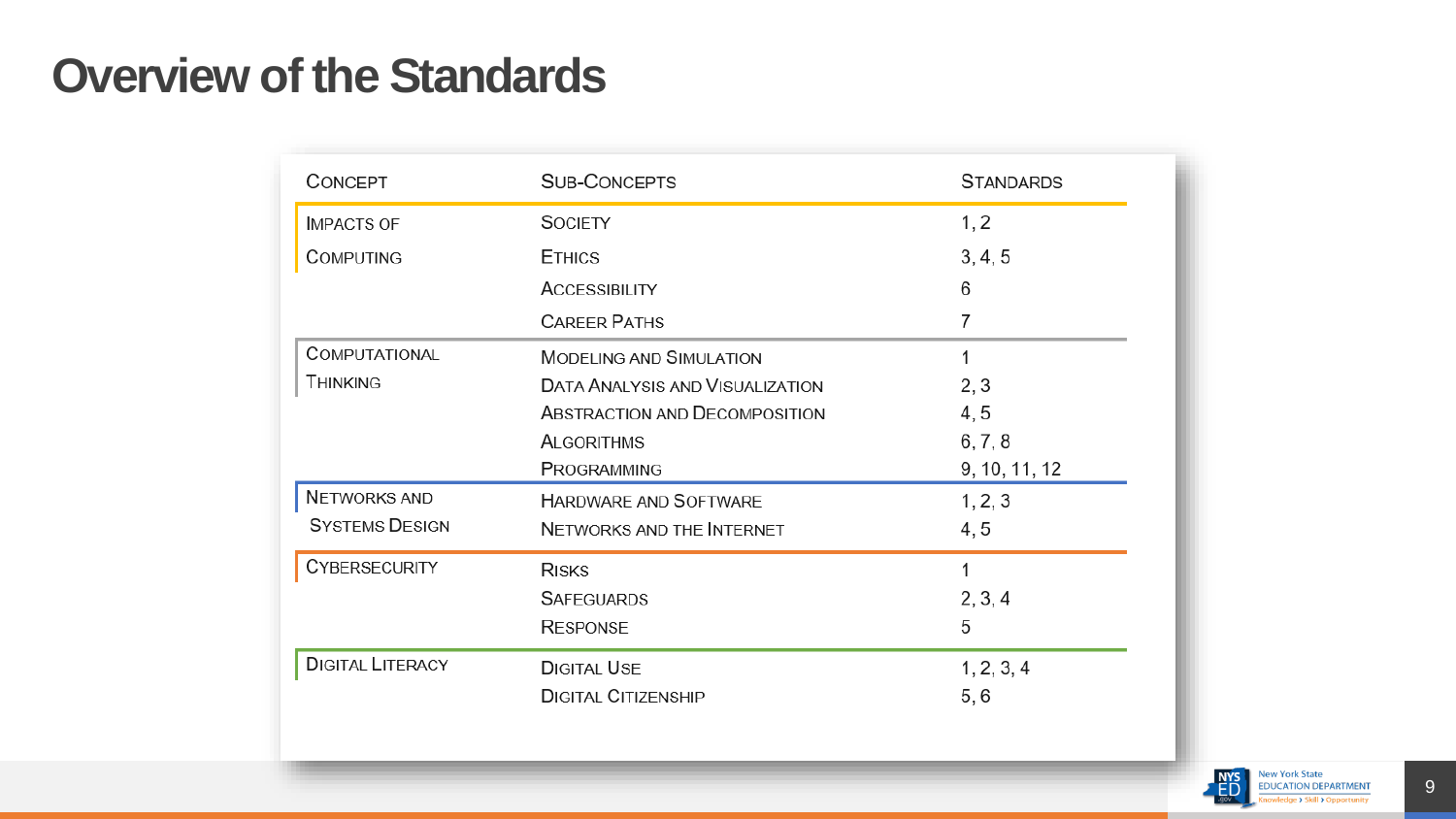### **Reading the Standards**

|                                                               |                                                                                                                                                                                                                                                              | Computational Thinking - <b>Computational</b><br><b>ALGORITHMS</b>                                                                                                                                                                                                                                                                                                                                                                                  |                                                                                                                                                                                                                                                                                                                                                                     |                                                                                                                                                                                                                                                                                                                                                                                                           |  |
|---------------------------------------------------------------|--------------------------------------------------------------------------------------------------------------------------------------------------------------------------------------------------------------------------------------------------------------|-----------------------------------------------------------------------------------------------------------------------------------------------------------------------------------------------------------------------------------------------------------------------------------------------------------------------------------------------------------------------------------------------------------------------------------------------------|---------------------------------------------------------------------------------------------------------------------------------------------------------------------------------------------------------------------------------------------------------------------------------------------------------------------------------------------------------------------|-----------------------------------------------------------------------------------------------------------------------------------------------------------------------------------------------------------------------------------------------------------------------------------------------------------------------------------------------------------------------------------------------------------|--|
|                                                               | $K-2$                                                                                                                                                                                                                                                        | $3 - 5$                                                                                                                                                                                                                                                                                                                                                                                                                                             | $6 - 8$                                                                                                                                                                                                                                                                                                                                                             | $9 - 12$                                                                                                                                                                                                                                                                                                                                                                                                  |  |
| <b>Standard Identifier</b>                                    | K-2.CT.7                                                                                                                                                                                                                                                     | 3-5.CT.7                                                                                                                                                                                                                                                                                                                                                                                                                                            | 6-8.CT.7                                                                                                                                                                                                                                                                                                                                                            | 9-12.CT.7                                                                                                                                                                                                                                                                                                                                                                                                 |  |
| <b>Standard</b>                                               | Create and compare two or more<br>algorithms for the same task.                                                                                                                                                                                              | Compare two or more algorithms<br>and select the most appropriate<br>one for a task.                                                                                                                                                                                                                                                                                                                                                                | Compare and refine algorithms<br>for a specific task.                                                                                                                                                                                                                                                                                                               | Analyze trade-offs related to two<br>or more algorithms for<br>completing the same task.                                                                                                                                                                                                                                                                                                                  |  |
| <b>Clarifying</b><br><b>Statement</b>                         | Clarifying Statement: The task can<br>be a familiar, daily activity or more<br>abstract. The focus is on finding<br>more than one way to reach the<br>same goal.                                                                                             | Clarifying Statement: Tasks can be<br>unplugged or related to a computer<br>program.                                                                                                                                                                                                                                                                                                                                                                | Clarifying Statement: The steps of<br>an algorithm can be implicit. Tasks<br>should be culturally relevant and<br>familiar to students.                                                                                                                                                                                                                             | Clarifying Statement: The focus of<br>this standard is a high-level<br>understanding that algorithms<br>involve trade-offs, especially related<br>to memory use and speed.<br>Students are not expected to get<br>into specifics about the trade-offs.                                                                                                                                                    |  |
| <b>Example</b><br>(Illustrative Only;<br><b>Not Required)</b> | For Example: Students could plan<br>two routes for a robot or other<br>character to reach the same<br>location. Alternatively, students<br>could write "How To" guides for the<br>same task. Students might<br>showcase their work, explaining the<br>steps. | For Example: Students could<br>compare algorithms for making a<br>culturally relevant food item (i.e.<br>pb&j, doner, bahn mi, etc.).<br>Students could then choose an<br>algorithm and explain the reason for<br>their choice. Possible reasons<br>students may provide for their<br>choices might include the detail, the<br>fewest steps, or an algorithm that<br>describes a process most similar to<br>how they make the food item at<br>home. | For Example: Students could<br>compare routes suggested by a<br>mapping app and refine the route<br>based on knowledge of the area<br>near their school or home.<br>Alternatively, students could write<br>an algorithm to draw a geometric<br>shape and refine the algorithm by<br>creating new versions of it until it<br>has no unnecessarily repeating<br>code. | For Example: Students could be<br>asked to look for a specific value in<br>a sorted data set using a sequential<br>search and then a binary search.<br>They can count the number of<br>comparisons it takes to find the<br>value. Alternatively, students could<br>model sorting algorithms with books<br>on a bookshelf and contrast<br>different methods in terms of shelf<br>space and the time spent. |  |



**ARTMENT**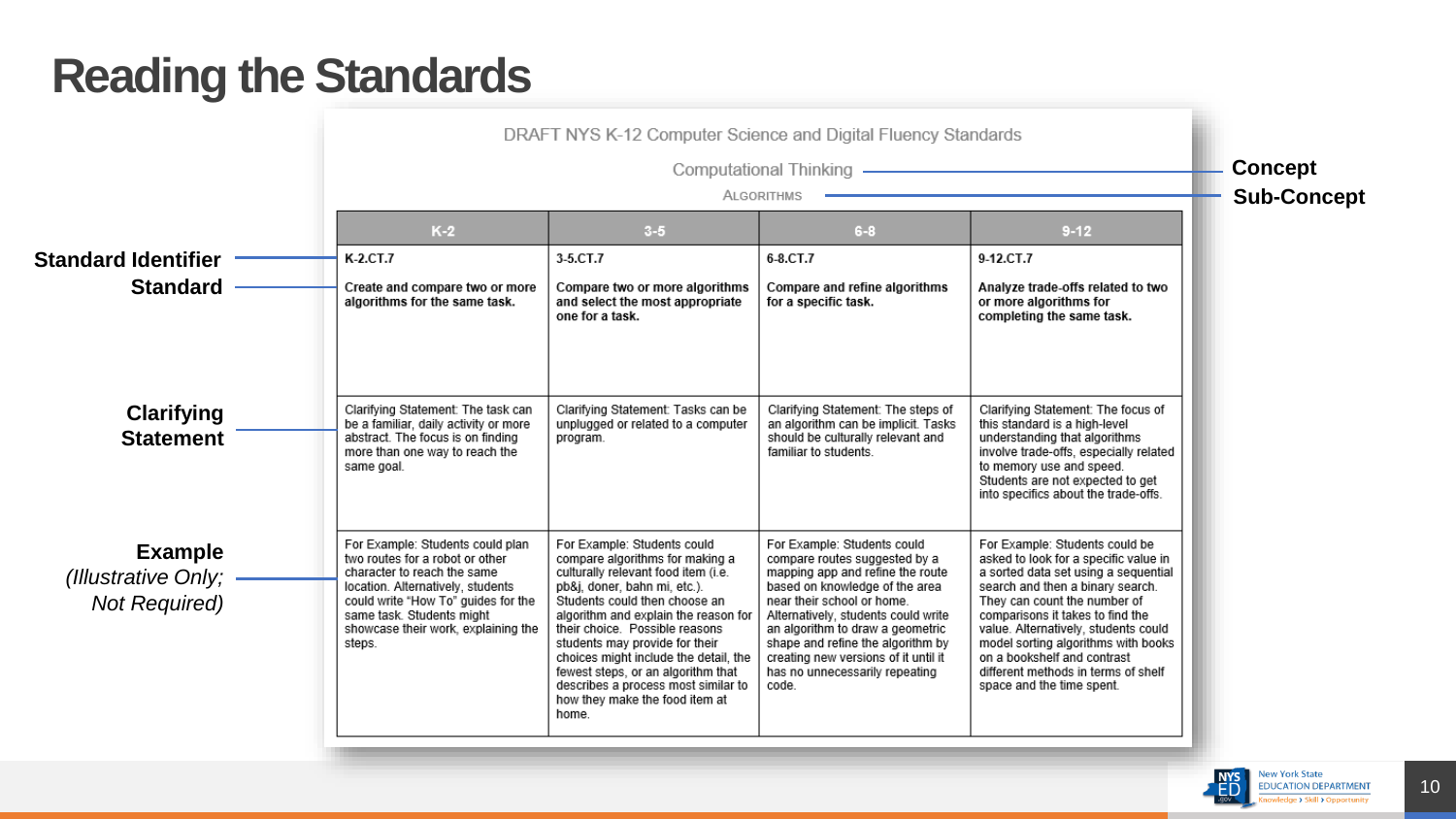### **21stCentur[y Classrooms in](https://vimeo.com/382197456)  New York State**

Video Featuring Teachers and Students from Staten Island, Dobbs Ferry, Buffalo, and Old Forge

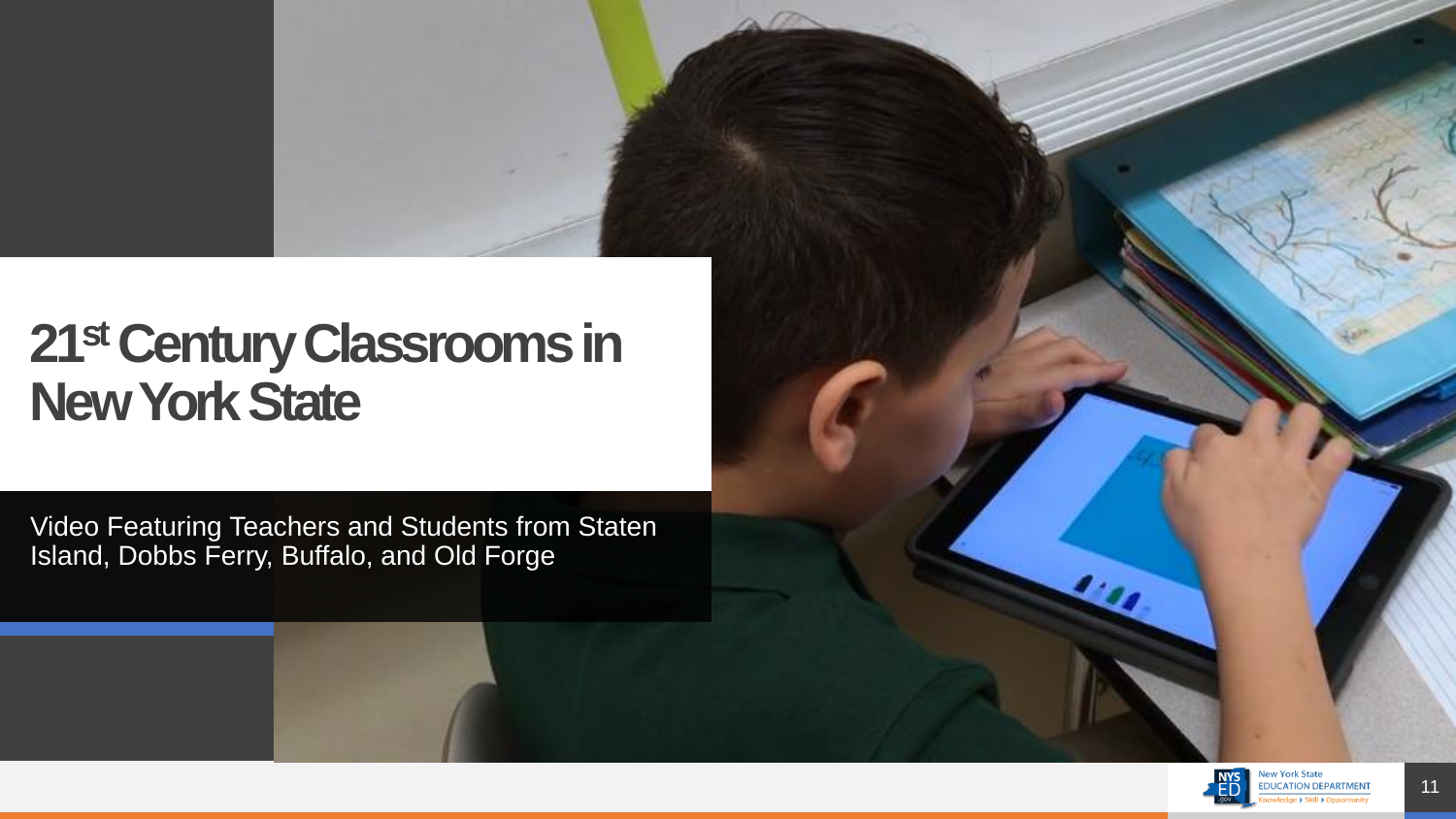## **Immediate Next Steps**

To ensure the new standards meet the needs of all students, NYSED staff have identified the following next steps:

- Engage further with early learning experts to ensure the K-2 grade band standards are developmentally appropriate, and that both the clarifying statements and provided examples are helpful and relevant to K-2 teachers.
- Return to the Board of Regents for final adoption of the standards in spring 2020.
- Begin to develop resources and guidance to aid the field in implementing the standards in accordance with the proposed implementation timeline.

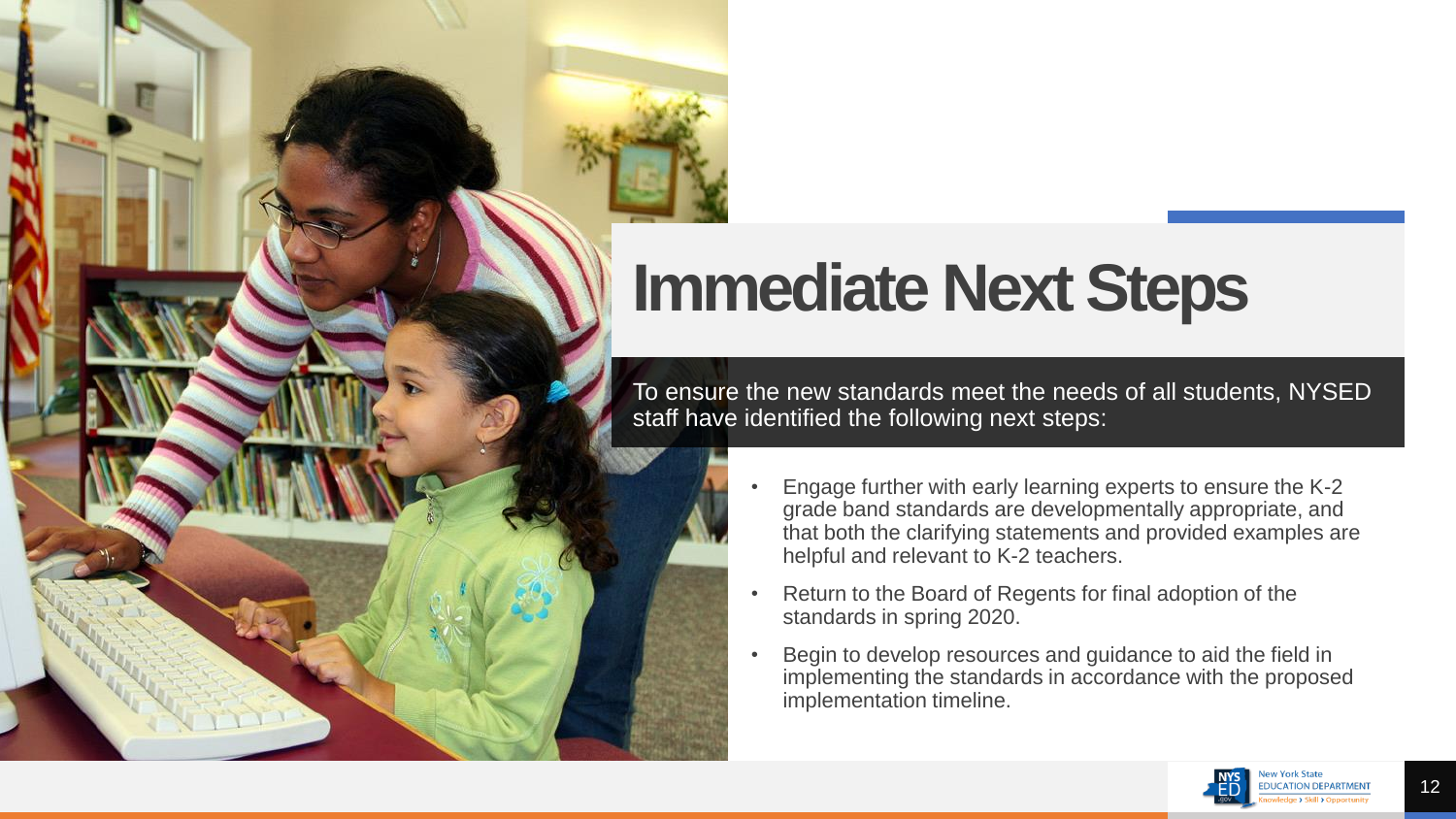### **Timetable for Roll-Out and Implementation**

Upon approval by the Board of Regents, the projected timeline for implementation of the new Computer Science and Digital Fluency Standards is as follows:

| Dates                      | <b>Phase</b>               | <b>Activities</b>                                                                       |
|----------------------------|----------------------------|-----------------------------------------------------------------------------------------|
| <b>Adoption – Aug 2021</b> | Awareness-Building         | Roll-out and building awareness of the new<br>standards and timeline for implementation |
| Sept 2021 – Aug 2023       | Capacity-Building          | Focus on curriculum development, resource<br>acquisition, professional development      |
| Sept 2023 – Aug 2024       | Year 1 Implementation      | All credit-bearing Computer Science courses<br>will be aligned with NYS CS&DF Standards |
| <b>September 2024</b>      | <b>Full Implementation</b> | CS&DF Standards implemented in all grade<br>bands K-12                                  |